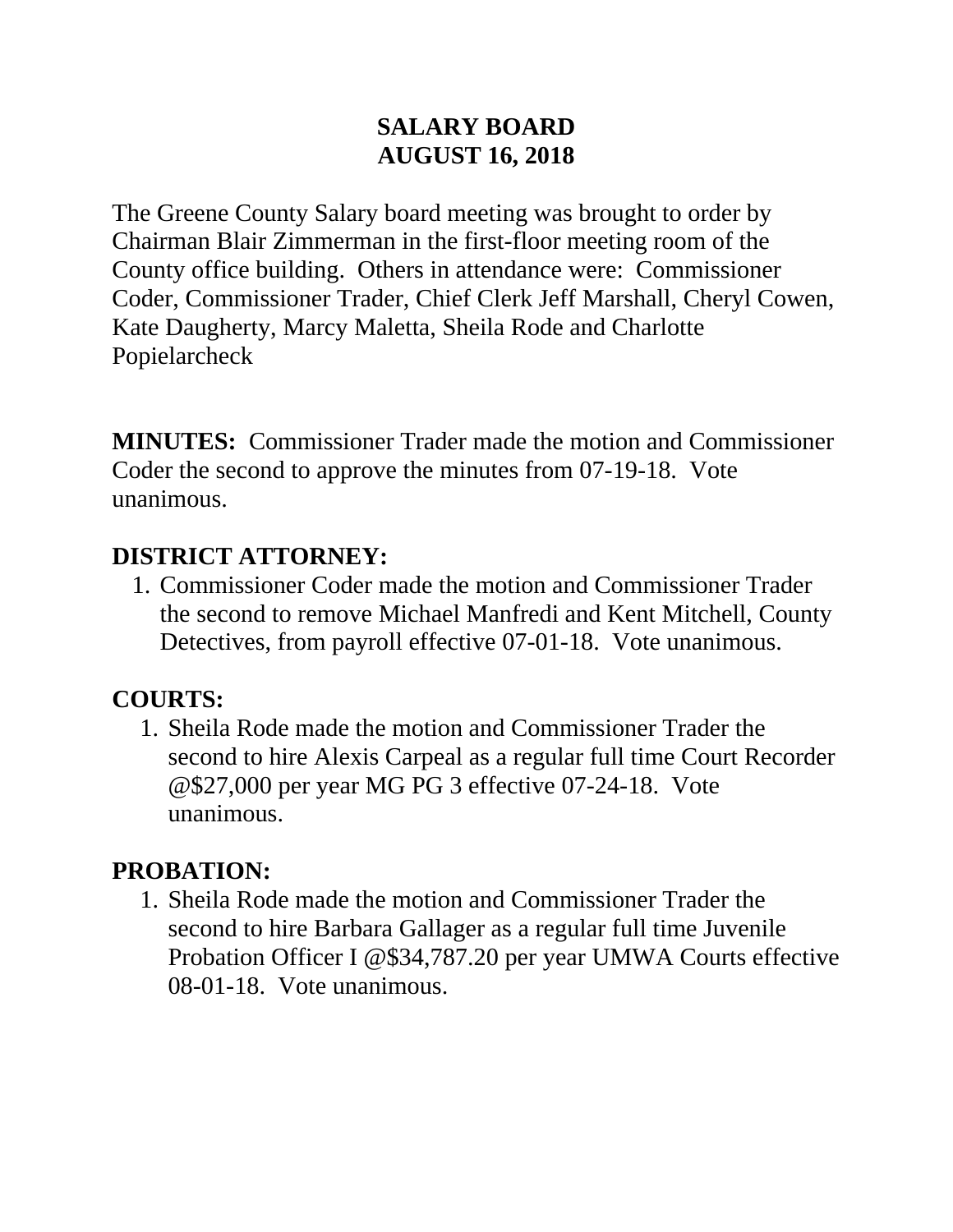### **PROTHONOTARY:**

1. Commissioner Trader made the motion and Commissioner Coder the second to approve the change in status for Paul Ondash from regular part time to regular full time Administrative Assistant I @\$14.13 per hour SEIU PG 9 effective 08-01-18. Vote unanimous.

# **DOMESTIC RELATIONS:**

1. Sheila Rode made the motion and Commissioner Coder the second to approve the reclassification of William Guappone to regular full time Enforcement Officer III @\$26.49 per hour UMWA Courts effective 08-04-18. Vote unanimous.

# **MAGISTRATE:**

1. Sheila Rode made the motion and Commissioner Trader the second to approve the transfer of Judith Rush to regular full time Magisterial Assistant I, Magistrate Balint's Office @\$15.52 per hour SEIU PG 10 to train a few days a week effective 07-25-18 and begin full time on 08-13-18. Vote unanimous.

### **SHERIFF:**

- 1. Commissioner Trader made the motion and Commissioner Coder the second to accept the resignation of Michael Gyurke, casual Sheriff Deputy, effective 08-01-18. Vote unanimous.
- 2. Commissioner Trader made the motion and Commissioner Coder the second to hire Thomas Jenson as a regular full time Deputy Sheriff I @\$14.52 per hour SEIU PG 10 effective 08-06-18 and Paul Woods @14.52 per hour SEIU PG 10 effective 08-20-18. Vote unanimous.
- 3. Commissioner Coder made the motion and Commissioner Trader the second to hire Shad Hixenbaugh as a regular full time Security Officer I. Vote unanimous.
- 4. Commissioner Trader made the motion and Commissioner Coder the second to remove Brad Myers, casual Sheriff Deputy, from payroll effective 08-01-18. Vote unanimous.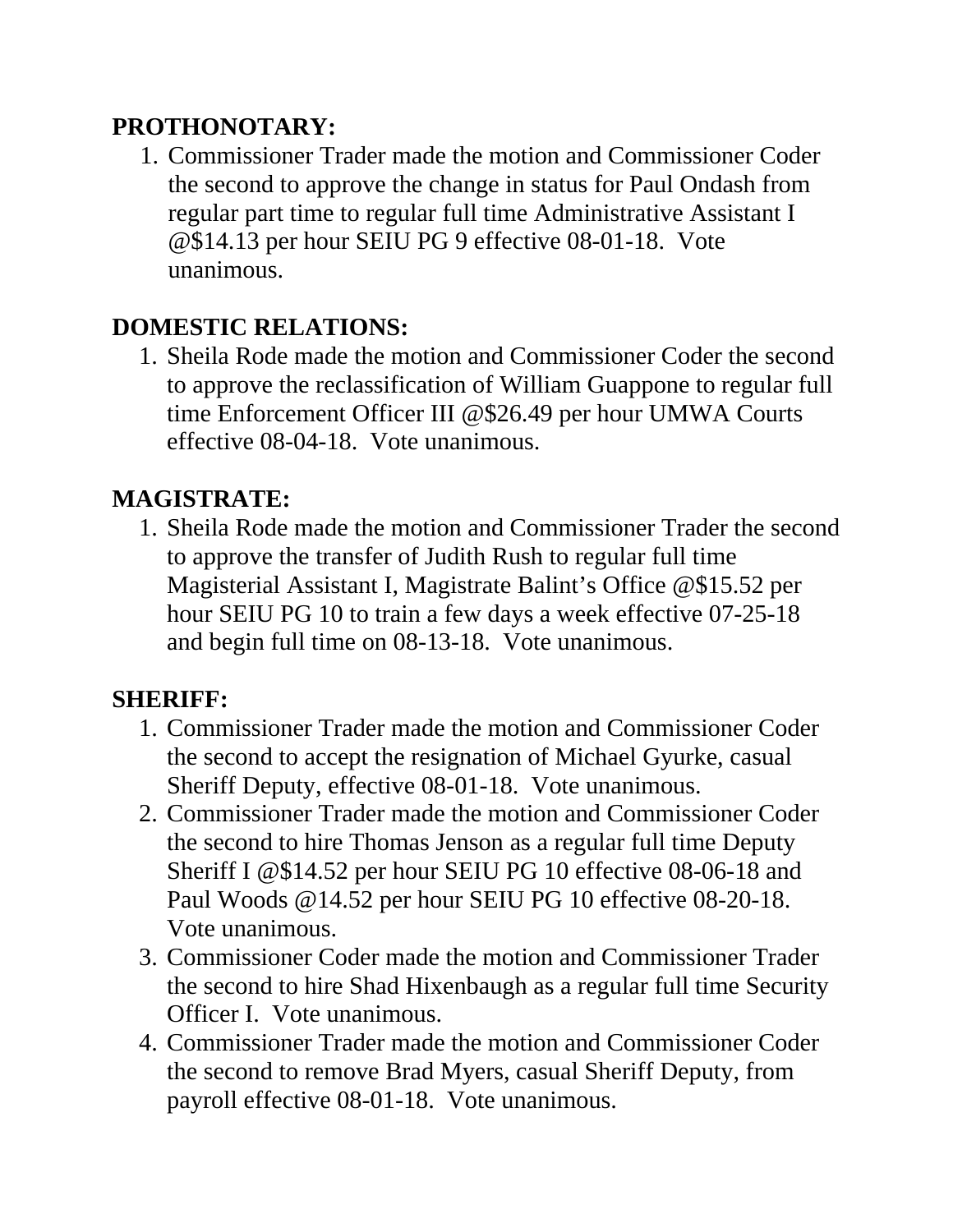### **JAIL:**

- 1. Commissioner Coder made the motion and Commissioner Trader the second to hire Christopher Czmiel as a casual Corrections Officer @\$12.77 per hour effective 07-24-18. Vote unanimous.
- 2. Commissioner Trader made the motion and Commissioner Coder the second to accept the resignation of Alex Sielski, Corrections Officer, effective 08-03-18. Vote unanimous.
- 3. Commissioner Coder made the motion and Commissioner Trader the second to hire Shelby Simmons as a casual Corrections Officer @\$12.77 per hour effective 07-31-18. Vote unanimous.
- 4. Commissioner Trader made the motion and Commissioner Coder the second to accept the promotion of Ryan Baker, Allison Gerhardt and Donald White to regular full time Corrections Officer II @\$17.35 per hour SEIU Prison effective 06-23-18. Vote unanimous.
- 5. Commissioner Trader made the motion and Commissioner Coder the second to accept the promotion of Nathan Truax to regular full time Corrections Officer I @\$15.77 per hour SEIU Prison effective 07-01-18. Vote unanimous.
- 6. Commissioner Coder made the motion and Commissioner Trader the second to accept the transfer of Zachary Burger to casual Corrections Officer @\$12.77 per hour effective 08-07-18. Vote unanimous.
- 7. Commissioner Trader made the motion and Commissioner Coder the second to accept the change in status for Nicole McGrady from regular full time to regular part time Corrections Officer II with no change in hourly rate SEIU Prison effective 08-12-18. Vote unanimous.
- 8. Commissioner Coder made the motion and Commissioner Trader the second to accept the promotion of Venus Hanlin to regular full time Corrections Officer I @\$15.77 per hour SEIU Prison effective 07-30-18. Vote unanimous.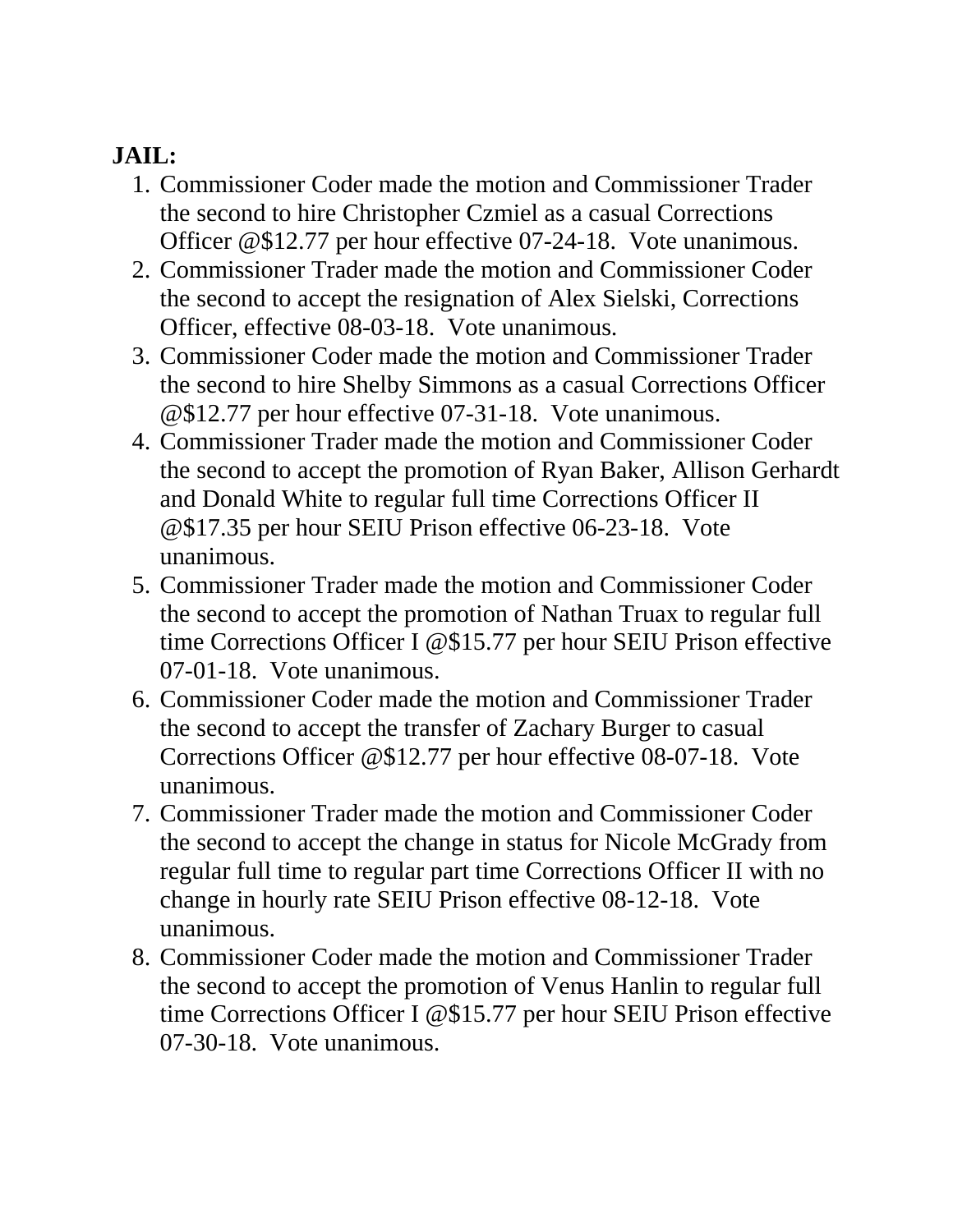- 9. Commissioner Trader made the motion and Commissioner Coder the second to accept the resignation of Kayla Yorko, Corrections Officer, effective 08-08-18. Vote unanimous.
- 10. Commissioner Trader made the motion and Commissioner Coder the second to accept the promotion of Shelby Simmons and Christopher Czmiel to regular part time Corrections Officer I @\$14.77 per hour SEIU Prison effective 08-12-18. Vote unanimous.

## **DRUG & ALCOHOL:**

- 1. Commissioner Trader made the motion and Commissioner Coder the second to accept the reclassification of the position of Drug  $\&$ Alcohol Director to management PG 11 effective 07-19-18. Vote unanimous.
- 2. Commissioner Coder made the motion and Commissioner Trader the second to hire Melissa Kirk as a regular full time Drug and Alcohol Director @\$51,500 per year MG PG 11 effective 09-04-18. Vote unanimous.

### **HUMAN SERVICES:**

1. Commissioner Coder made the motion and Commissioner Trader the second to hire Sheleena Adams as a temporary part time Early Intervention Caseworker I @\$18.80 per hour effective 09-04-18. Vote unanimous.

### **MENTAL HEALTH /INTELLECTUAL DISABILITIES:**

1. Commissioner Trader made the motion and Commissioner Coder the second to approve the pay increase for Brean Fuller, Mental Health Director, @\$52,960.44 per year MG PG 11 effective 08- 01-18 due to successful completion of one year in position. Vote unanimous.